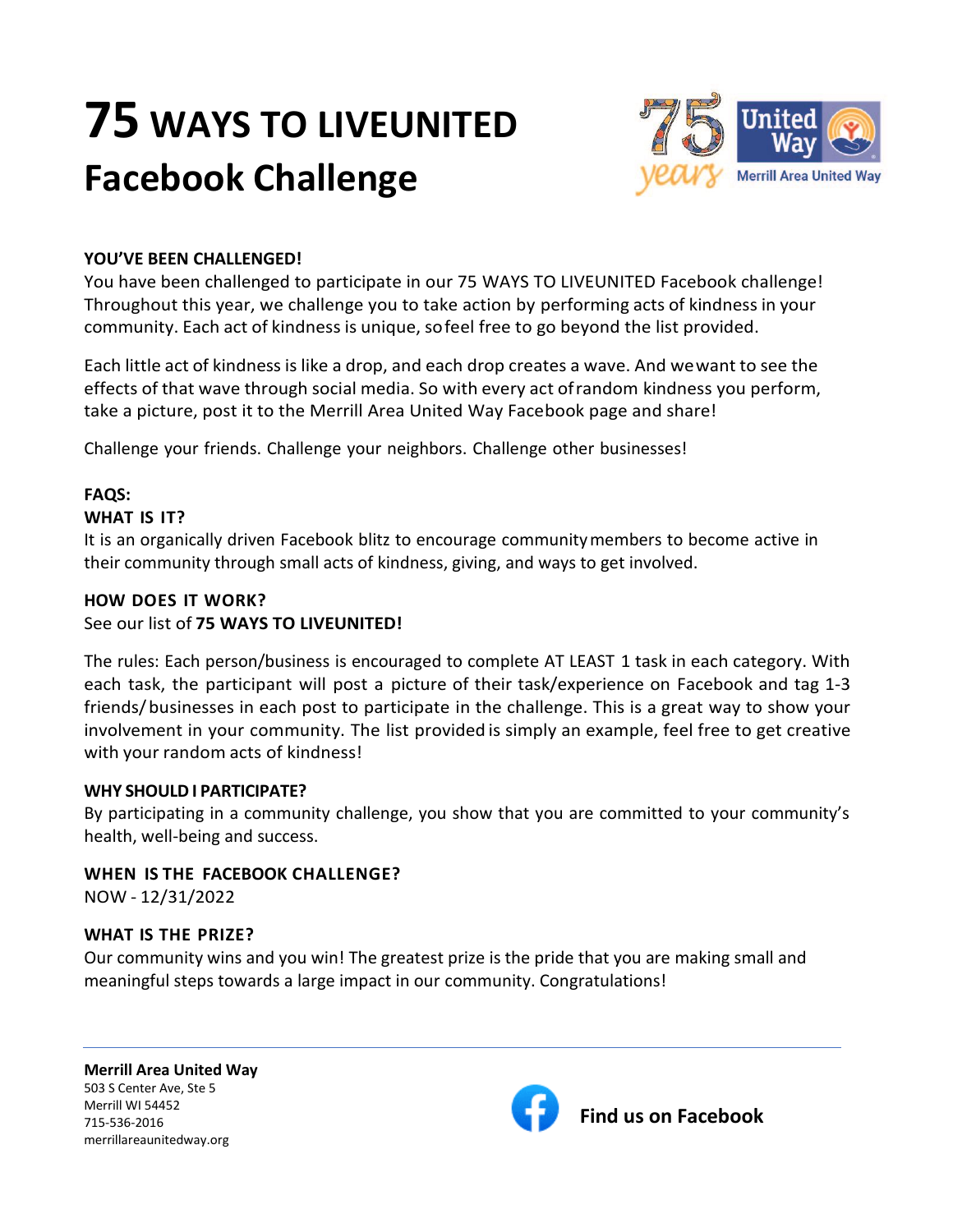# **75 WAYS TO LIVEUNITED Facebook Challenge**



With every act ofrandom kindness you perform, take a picture, post it to the Merrill Area United Way Facebook page and share! Then challenge friends or businesses to participate!

#### **PARTNER AGENCIES**

- 1. Donate hygiene items to one of our partners (HAVEN, MAC Home, St. Vincent De Paul Outreach, Our Sisters House.)
- 2. Volunteer at the Merrill Community Food Pantry or Community Warming Center.
- 3. Clean out your closet and send any donations to our partner agency,St. Vincent De Paul Outreach.
- 4. Volunteer as a Big Brother or Big Sister.
- 5. Donate non-perishable food to Merrill Community Food Pantry.
- 6. Schedule an appointment to donate blood through the local blood bank.
- 7. Deliver meals to senior citizens through the Aging & Disabilities Resource Center MEALS program.
- 8. Donate cleaning and laundry products to United Way partners (HAVEN, MAC Home, Our Sisters House).
- 9. Do some research to learn more about the services 211 Helpline offers. Put the number on your fridge to serve as a reminder that is ahelpful resource for yourself, your family, and friends.
- 10. Review our partner agencies and find a cause you are passionate about and how you can volunteer!
- 11. Consider getting involved with the Boy Scouts or Girl Scouts to mentor our youth.
- 12. Seek caring people who are interested in being a childcare provider, and direct them to our United Way partner, Childcaring, Inc., for assistance, training, and certifications (if desired).

#### **EDUCATION**

- 13. Invite a friend, neighbor, family member to attend a school boardmeeting with you.
- 14. Organize a book drive with your family, co-workers, school, club, or faith community.
- 15. Read to children in your family, at your library, church youth programs, or with a local non-profit.
- 16. Purchase school supplies for children who need supplies. The local Backpack Program is organized through the Family Resource Center, a United Way partner.
- 17. Enroll your child in a reading program at a local library.
- 18. Donate your newspaper subscription to a local school when yougo on vacation or away for the winter.
- 19. Allow a high school student to shadow you at work and show themhow to apply things you learned in school.
- 20. Take a child to a local museum, exhibit or play.
- 21. Mentor an at-risk youth at your neighborhood school.
- 22. Donate a few books to the free mini library stands around town (i.e., Normal Park) or get another stand going.
- 23. Donate gently used books to a partner agency.
- 24. Be a mealtime partner for a pre-school class to help kids develop social skills.
- 25. Watch for educational developments on the Merrill Area Public Schools website or Facebook pages and share important posts.

#### **INCOME**

- 26. Take a child to a bank to have a tour and open a savingsaccount.
- 27. Tutor at an adult literacy or technology program, perhaps through the library or an area college.
- 28. Donate new or gently used professional clothing to anorganization assisting individuals in seeking employment.
- 29. Randomly give a gift card for a meal to someone, or child, or teenager.
- 30. Volunteer to assist low-income families with getting their tax returns files (perhaps online).
- 31. Contact your local representative about an issue affectingworking people in your community.
- 32. Ask your bank if they offer free checking and savings accounts tolow-income families and encourage them to start if they don't.
- 33. Engage with a middle school to teach a class on how to save money and watch with them as it grows.
- 34. Help senior citizens learn how to detect and prevent fraud.
- 35. Purchase bus tokens, or cab fares and give them to the United Way partners agencies for patrons and clients to use, (HAVEN, MAC Home, Parkside Preschool Center, St. Vincent De Paul Outreach, Merrill Food Pantry, veterans' groups).
- 36. Offer to assist someone needing a job with developing their resume and tips for applying online.
- 37. Pay for someone's lunch or coffee.
- 38. Provide baby items to a new mother in needs of diapers, formula, baby food, or care items.